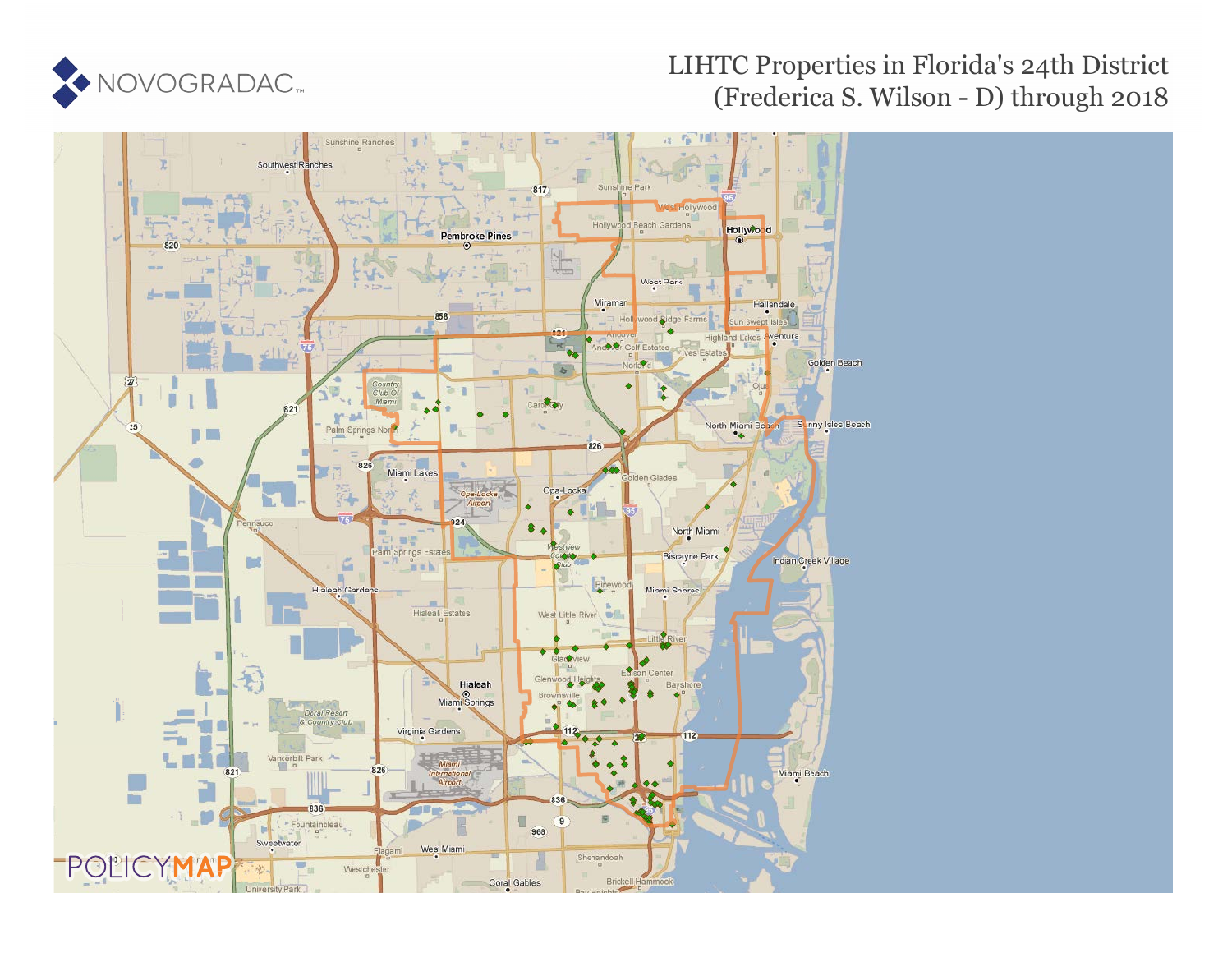| <b>Project Name</b>                | <b>Address</b>                                          | <b>City</b>                        | <b>State</b> | <b>Zip Code</b> | Nonprofit<br><b>Sponsor</b> | <b>Allocation</b><br>Year | Annual<br><b>Allocated</b><br><b>Amount</b> | in Service | <b>Year Placed Construction</b><br><b>Type</b> | <b>Total</b><br><b>Units</b> | Low<br><b>Income</b><br><b>Units</b> | <b>Rent or</b><br>Income<br><b>Ceiling</b> | <b>Credit</b><br><b>Percentag Exempt</b><br>$\mathbf{e}$ | Tax-<br><b>Bond</b> | <b>HUD Multi-</b><br>Family<br>Financing/Rent<br>al Assistance |
|------------------------------------|---------------------------------------------------------|------------------------------------|--------------|-----------------|-----------------------------|---------------------------|---------------------------------------------|------------|------------------------------------------------|------------------------------|--------------------------------------|--------------------------------------------|----------------------------------------------------------|---------------------|----------------------------------------------------------------|
| <b>CONGRESS</b><br><b>BUILDING</b> | 111 NE SECOND MIAMI<br>AVE                              |                                    | FL           | 33132           |                             | 1999                      | $\$0$                                       | 1997       | Not Indicated                                  | 129                          | 128                                  |                                            | 70%<br>present<br>value                                  | No                  |                                                                |
| <b>CENTER COURT</b>                |                                                         | 14795 NE 18TH $\,$ NORTH MIAMI AVE | FL           | 33181           | $\mathbf {No}$              | 1998                      | \$0                                         | 1998       | Acquisition and<br>Rehab                       | 588                          | 588                                  |                                            | 30%<br>present<br>value                                  | Yes                 |                                                                |
| <b>SIESTA POINTE</b>               | $5800\,\mathrm{NW}$ MIAMI 186TH STREET                  |                                    | ${\rm FL}$   | 33015           | $\rm No$                    | 1999                      | \$1,143,269                                 | 1998       | Not Indicated                                  | 392                          | 392                                  | 60% AMGI                                   | 30 %<br>present<br>value                                 | Yes                 |                                                                |
| <b>GOLDEN LAKES</b>                | 1200<br>NORTHWEST MIAMI<br>155TH LANE                   |                                    | FL.          | 33169           | $\rm No$                    | 1999                      | \$871,209                                   | 1998       | Not Indicated                                  | 280                          | 280                                  | 60% AMGI                                   | 30%<br>present<br>value                                  | Yes                 |                                                                |
| <b>CLUB WEST APTS</b>              | $6816$ NW 179TH $_{\rm HIALEAH}$                        |                                    | ${\rm FL}$   | 33015           | No                          | 2000                      | \$0                                         | 1999       | <b>New Construction</b>                        | 194                          | 178                                  |                                            | 30%<br>present<br>value                                  | Yes                 |                                                                |
| <b>AMBER GARDEN</b>                | $1320$ NW $24\mathrm{TH}$ MIAMI<br><b>ST</b>            |                                    | FL.          | 33142           | No                          | 2009                      | \$1,694,617                                 | 2008       | <b>New Construction</b>                        | 110                          | 110                                  | 60% AMGI                                   | 70%<br>present<br>value                                  | No                  |                                                                |
| <b>CORAL PLACE</b>                 | $1001\,\mathrm{NW}\,54\,\mathrm{TH}$ MIAMI<br><b>ST</b> |                                    | FL           | 33127           | No                          | 2009                      | \$1,568,262                                 | 2008       | <b>New Construction</b>                        | 100                          | 100                                  | 60% AMGI                                   | 70%<br>present<br>value                                  | No                  |                                                                |
| LAFAYETTE PLAZA                    | 145 NE 78TH<br><b>ST</b>                                | <b>MIAMI</b>                       | ${\rm FL}$   | 33138           | Yes                         | 2009                      | \$2,435,000                                 | 2008       | New Construction                               | 136                          | 136                                  | 60% AMGI                                   | 70%<br>present<br>value                                  | No                  |                                                                |
| LAFAYETTE SQUARE                   | 150 NE 79TH<br>ST                                       | <b>MIAMI</b>                       | FL           | 33138           | Yes                         | 2008                      | \$2,320,500                                 | 2008       | <b>New Construction</b>                        | 160                          | 160                                  | 60% AMGI                                   | 70%<br>present<br>value                                  | No                  |                                                                |
| PINNACLE PARK                      | $7901\,\mathrm{NW}$ MIAMI SEVENTH AVE $\,$ MIAMI        |                                    | ${\rm FL}$   | 33150           | $\rm No$                    | 2008                      | \$2,320,500                                 | 2008       | New Construction                               | 135                          | 128                                  | 60% AMGI                                   | 70%<br>present<br>value                                  | No                  |                                                                |
| PINNACLE SQUARE                    | $8300\,\mathrm{NE}\,\mathrm{FIRST}$ MIAMI PL            |                                    | FL           | 33138           | No                          | 2009                      | \$2,349,561                                 | 2008       | <b>New Construction</b>                        | 110                          | 110                                  | 60% AMGI                                   | 70%<br>present<br>value                                  | No                  |                                                                |
| <b>VILLA PATRICIA</b><br>PHASE I   | 234 NE 79TH<br><b>ST</b>                                | <b>MIAMI</b>                       | FL.          | 33138           | No                          | 2010                      | \$1,850,390                                 | 2008       | <b>New Construction</b>                        | 125                          | 125                                  | 60% AMGI                                   | 70%<br>present<br>value                                  | No                  |                                                                |
| <b>EMERALD</b>                     | 244 NW 72ND<br><b>TER</b>                               | <b>MIAMI</b>                       | FL           | 33150           | No                          | 2009                      | \$2,435,000                                 | 2009       | <b>New Construction</b>                        | 124                          | 124                                  | 60% AMGI                                   | 70%<br>present<br>value                                  | No                  |                                                                |

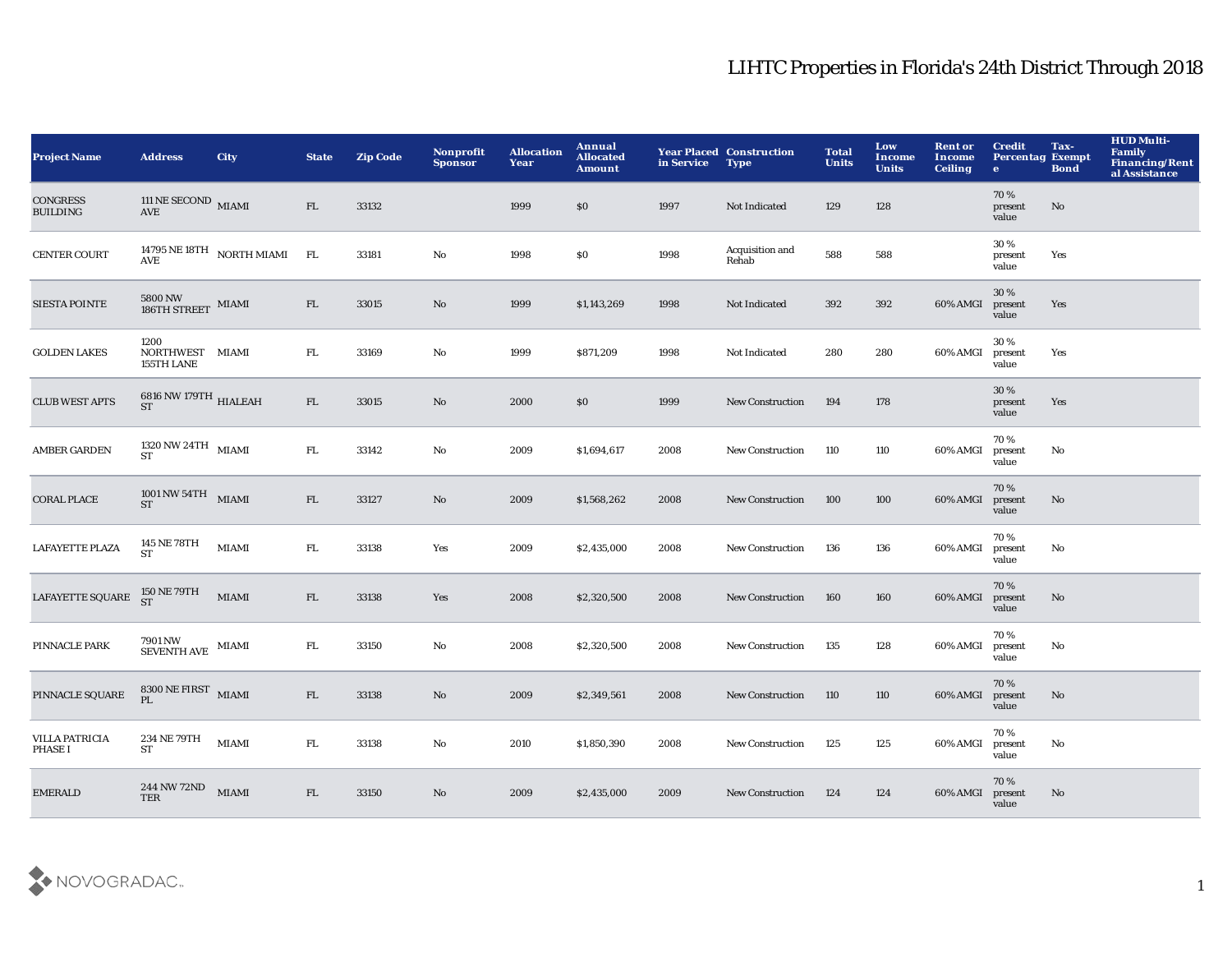| <b>Project Name</b>                    | <b>Address</b>                                                       | <b>City</b>      | <b>State</b> | <b>Zip Code</b> | Nonprofit<br><b>Sponsor</b> | <b>Allocation</b><br>Year | <b>Annual</b><br><b>Allocated</b><br><b>Amount</b> | in Service | <b>Year Placed Construction</b><br><b>Type</b> | <b>Total</b><br><b>Units</b> | Low<br><b>Income</b><br><b>Units</b> | <b>Rent or</b><br><b>Income</b><br><b>Ceiling</b> | <b>Credit</b><br><b>Percentag Exempt</b><br>$\bullet$ | Tax-<br><b>Bond</b>    | <b>HUD Multi-</b><br><b>Family</b><br>Financing/Rent<br>al Assistance |
|----------------------------------------|----------------------------------------------------------------------|------------------|--------------|-----------------|-----------------------------|---------------------------|----------------------------------------------------|------------|------------------------------------------------|------------------------------|--------------------------------------|---------------------------------------------------|-------------------------------------------------------|------------------------|-----------------------------------------------------------------------|
| <b>FRIENDSHIP TOWER</b>                | 1551 NW 36TH<br>ST                                                   | <b>MIAMI</b>     | FL.          | 33142           | No                          | 2009                      | \$2,435,000                                        | 2009       | <b>New Construction</b>                        | 92                           | 92                                   | 60% AMGI                                          | 70%<br>present<br>value                               | No                     |                                                                       |
| PINNACLE PLACE                         | 5600 NE<br>FOURTH AVE                                                | MIAMI            | FL           | 33137           | No                          | 2009                      | \$2,435,000                                        | 2009       | <b>New Construction</b>                        | 137                          | 137                                  | 60% AMGI                                          | 70%<br>present<br>value                               | No                     |                                                                       |
| POINCIANA GROVE                        | 5601 NW<br>SECOND AVE                                                | MIAMI            | FL.          | 33127           | No                          | 2010                      | \$2,025,055                                        | 2009       | <b>New Construction</b>                        | 80                           | 80                                   | 60% AMGI                                          | 70%<br>present<br>value                               | No                     |                                                                       |
| <b>VALENCIA POINTE</b>                 | $7755$ NW $27\mathrm{TH}$ MIAMI<br><b>AVE</b>                        |                  | ${\rm FL}$   | 33147           | No                          | 2010                      | \$845,494                                          | 2009       | <b>New Construction</b>                        | 148                          | 148                                  | 60% AMGI                                          | 30%<br>present<br>value                               | Yes                    |                                                                       |
| VILLA PATRICIA II                      | 7831 NE<br><b>SECOND AVE</b>                                         | MIAMI            | FL.          | 33138           | No                          | 2006                      | \$2,435,000                                        | 2009       | <b>New Construction</b>                        | 125                          | 125                                  | 60% AMGI                                          | 70%<br>present<br>value                               | No                     |                                                                       |
| VILLA PATRICIA<br>PHASE III            | 7855 NE<br><b>SECOND AVE</b>                                         | <b>MIAMI</b>     | FL           | 33138           | No                          | 2006                      | \$2,435,000                                        | 2009       | <b>New Construction</b>                        | 89                           | 89                                   | 60% AMGI                                          | 70%<br>present<br>value                               | $\mathbf{N}\mathbf{o}$ |                                                                       |
| <b>VILLAGE</b><br>ALLAPATTAH           | $2370\,\mathrm{NW}\,17\mathrm{TH}$ MIAMI<br><b>AVE</b>               |                  | FL.          | 33142           | $\mathbf{No}$               | 2006                      | \$2,435,000                                        | 2009       | <b>New Construction</b>                        | 110                          | 110                                  | 60% AMGI                                          | 70%<br>present<br>value                               | No                     |                                                                       |
| <b>VILLAGE</b><br><b>ALLAPATTAH II</b> | $2378\,\mathrm{NW}\,17\mathrm{TH}$ MIAMI<br>$\operatorname{AVE}$     |                  | FL           | 33142           | No                          | 2006                      | \$2,435,000                                        | 2009       | New Construction                               | 90                           | 90                                   | 60% AMGI                                          | 70%<br>present<br>value                               | No                     |                                                                       |
| <b>BISCAYNE COURT</b>                  | $5211\,\mathrm{NW}\,17\mathrm{TH}$ $$\rm{MIAMI}$$<br>AVE             |                  | FL.          | 33142           | No                          | 2010                      | \$1,566,967                                        | 2009       | <b>New Construction</b>                        | 60                           | 60                                   | 60% AMGI                                          | 70%<br>present<br>value                               | No                     |                                                                       |
| PINNACLE PLAZA                         | $3650\,\mathrm{NW}\,36\,\mathrm{TH}\quad\mathrm{MIAMI}$<br><b>ST</b> |                  | ${\rm FL}$   | 33142           | No                          | 2010                      | \$2,435,000                                        | 2009       | <b>New Construction</b>                        | 132                          | 132                                  | 60% AMGI                                          | 70%<br>present<br>value                               | $\mathbf{N}\mathbf{o}$ |                                                                       |
| <b>MADISON VIEW</b>                    | 642 NW 5TH<br><b>AVENUE</b>                                          | MIAMI            | FL.          | 33136           | Yes                         | 2011                      | \$2,230,621                                        | 2010       | <b>New Construction</b>                        | 120                          | 120                                  | 60% AMGI                                          | 70%<br>present<br>value                               | No                     |                                                                       |
| <b>VILLAGE CARVER</b>                  | 401 NW 71ST<br><b>ST</b>                                             | <b>MIAMI</b>     | FL.          | 33150           | No                          | 2006                      | \$2,435,000                                        | 2010       | <b>New Construction</b>                        | 112                          | 112                                  | 60% AMGI                                          | 70%<br>present<br>value                               | No.                    |                                                                       |
| <b>WALDEN POND</b><br><b>VILLAS</b>    | 20880 NW<br><b>SEVENTH AVE</b>                                       | MIAMI GARDENS FL |              | 33169           | No                          | 1994                      | \$815,820                                          | 2010       | <b>Both New</b><br>Construction and<br>A/R     | 290                          | 290                                  | 60% AMGI                                          | 30%<br>present<br>value                               | Yes                    |                                                                       |

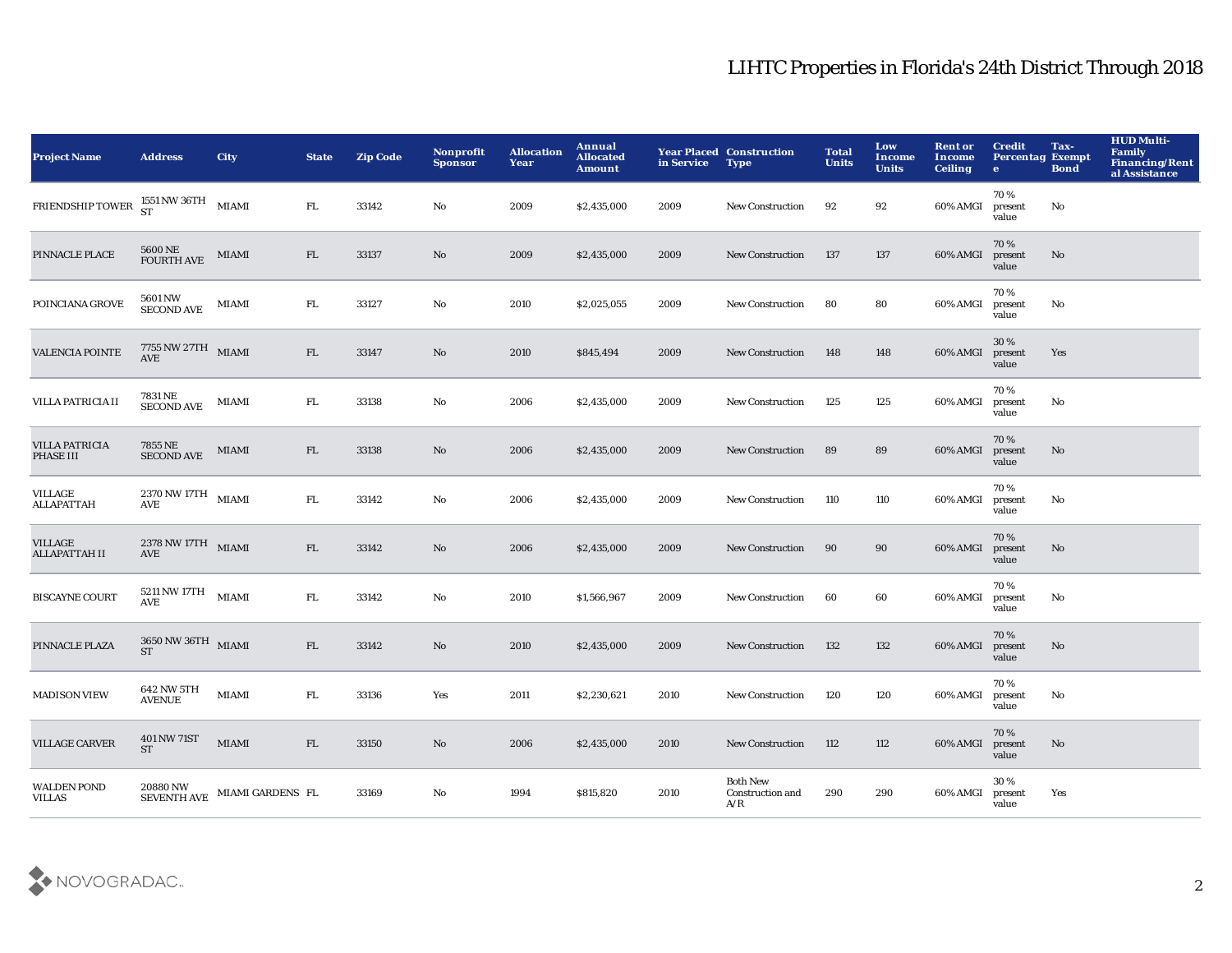| <b>Project Name</b>                                         | <b>Address</b>                                        | <b>City</b>                                                 | <b>State</b> | <b>Zip Code</b> | Nonprofit<br><b>Sponsor</b> | <b>Allocation</b><br>Year | Annual<br><b>Allocated</b><br><b>Amount</b> | in Service           | <b>Year Placed Construction</b><br><b>Type</b> | <b>Total</b><br><b>Units</b> | Low<br><b>Income</b><br><b>Units</b> | <b>Rent or</b><br><b>Income</b><br><b>Ceiling</b> | <b>Credit</b><br><b>Percentag Exempt</b><br>$\bullet$ | Tax-<br><b>Bond</b> | <b>HUD Multi-</b><br>Family<br>Financing/Rent<br>al Assistance |
|-------------------------------------------------------------|-------------------------------------------------------|-------------------------------------------------------------|--------------|-----------------|-----------------------------|---------------------------|---------------------------------------------|----------------------|------------------------------------------------|------------------------------|--------------------------------------|---------------------------------------------------|-------------------------------------------------------|---------------------|----------------------------------------------------------------|
| <b>BEACON</b>                                               | 1000 NW FIRST $_{\rm \,MIAMI}$<br><b>AVE</b>          |                                                             | FL           | 33136           | $\mathbf{No}$               | 2012                      | \$0                                         | 2011                 | <b>New Construction</b>                        | 90                           | $\mathbf 0$                          |                                                   | <b>Both 30%</b><br>and 70%<br>present<br>value        |                     |                                                                |
| <b>BROWNSVILLE</b><br>TRANSIT VILLAGE II AVE                | $5225$ NW $29\mathrm{TH}$ $_{\,$ MIAMI                |                                                             | ${\rm FL}$   | 33142           | $\rm No$                    | 2012                      | \$0                                         | 2011                 | <b>New Construction</b>                        | 100                          | 100                                  |                                                   | 60% AMGI TCEP only No                                 |                     | $\mathbf{N}\mathbf{o}$                                         |
| DR BARBARA CAREY- 1400 NW 54TH MIAMI<br><b>SHULER MANOR</b> | <b>ST</b>                                             |                                                             | FL           | 33142           |                             | 2015                      | $\$0$                                       | 2011                 | Not Indicated                                  | 100                          | $\mathbf 0$                          |                                                   | TCEP only No                                          |                     |                                                                |
| <b>COLLINS PARK</b>                                         | $3625\,\mathrm{NW}\,20\mathrm{TH}$ MIAMI AVE          |                                                             | FL           | 33142           |                             | Insufficient<br>Data      | \$0                                         | Insufficient<br>Data | Not Indicated                                  | 124                          | $\bf{0}$                             |                                                   | Not<br>Indicated                                      |                     |                                                                |
| <b>GARDEN VISTA</b>                                         |                                                       | $4601\,\mathrm{NW}\,183\mathrm{RD}$ MIAMI GARDENS FL STREET |              | 33055           | $\mathbf{N}\mathbf{o}$      | Insufficient<br>Data      | \$698,202                                   | Insufficient<br>Data | Not Indicated                                  | 150                          | $\bf{0}$                             | 60% AMGI                                          | 30%<br>present<br>value                               |                     |                                                                |
| <b>GEORGIA AYERS</b>                                        | 13280 PORT<br><b>SAID ROAD</b>                        | OPA LOCKA                                                   | ${\rm FL}$   | 33054           | $\mathbf{N}\mathbf{o}$      | 2011                      | \$542,020                                   | Insufficient<br>Data | Not Indicated                                  | 72                           | $\bf{0}$                             | 60% AMGI                                          | 30%<br>present<br>value                               |                     |                                                                |
| <b>ST JOHN ISLAND</b>                                       | 140 NW 17TH<br><b>ST</b>                              | <b>MIAMI</b>                                                | FL           | 33136           |                             | Insufficient<br>Data      | $\$0$                                       | Insufficient<br>Data | Not Indicated                                  | 10                           | $\mathbf 0$                          |                                                   | Not<br>Indicated                                      |                     |                                                                |
| <b>WASHINGTON</b><br>SQUARE                                 | 1146 NW<br><b>SEVENTH CT</b>                          | MIAMI                                                       | FL.          | 33136           |                             | Insufficient<br>Data      | \$0                                         | Insufficient<br>Data | Not Indicated                                  | 29                           | $\bf{0}$                             |                                                   | Not<br>Indicated                                      |                     |                                                                |
| <b>BISCAYNE VIEW</b>                                        | $915$ NW FIRST $\quad$ MIAMI<br><b>AVE</b>            |                                                             | FL           | 33136           | $\mathbf{N}\mathbf{o}$      | 1989                      | $\$0$                                       | Insufficient<br>Data | <b>New Construction</b>                        | 463                          | 463                                  |                                                   | Not<br>Indicated                                      |                     |                                                                |
| <b>CULP</b>                                                 | $2\,504$ NW $35\mathrm{TH}$ $_{\,$ MIAMI<br><b>ST</b> |                                                             | ${\rm FL}$   | 33142           | $\rm No$                    | 1988                      | $\$0$                                       | Insufficient<br>Data | Acquisition and<br>Rehab                       | $\bf{6}$                     | $\bf 6$                              |                                                   | Not<br>Indicated                                      |                     |                                                                |
| <b>EDISON GARDENS I</b>                                     | $651\,\mathrm{NW}\,58\mathrm{TH}$ MIAMI<br><b>ST</b>  |                                                             | FL           | 33127           | $\mathbf{N}\mathbf{o}$      | 1988                      | $\$0$                                       | Insufficient<br>Data | New Construction                               | 50                           | 50                                   |                                                   | Not<br>Indicated                                      |                     |                                                                |
| <b>EDISON GARDENS II</b>                                    | 5900 NW<br>SIXTH AVE                                  | MIAMI                                                       | FL.          | 33127           | Yes                         | 1989                      | \$0                                         | Insufficient<br>Data | New Construction                               | 50                           | 50                                   |                                                   | Not<br>Indicated                                      |                     |                                                                |
| <b>EDISON TOWERS</b>                                        | $5821\,\mathrm{NW}$ MIAMI SEVENTH AVE $\,$ MIAMI      |                                                             | FL           | 33127           | No                          | 1988                      | \$0                                         | Insufficient<br>Data | <b>New Construction</b>                        | 121                          | 25                                   |                                                   | Not<br>Indicated                                      |                     |                                                                |

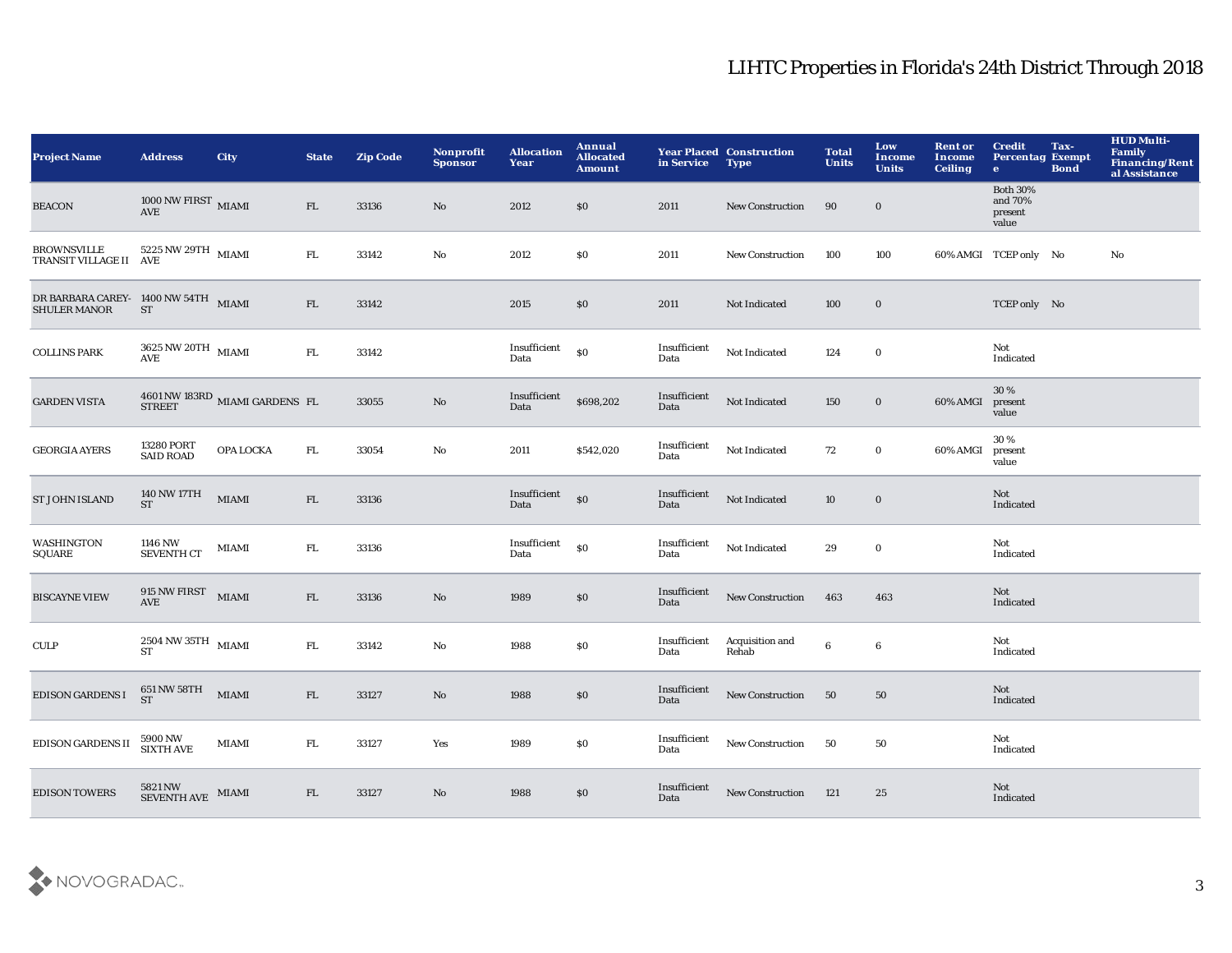| Project Name                                         | <b>Address</b>                                           | City         | <b>State</b> | <b>Zip Code</b> | Nonprofit<br><b>Sponsor</b> | <b>Allocation</b><br>Year | Annual<br><b>Allocated</b><br><b>Amount</b> | in Service           | <b>Year Placed Construction</b><br><b>Type</b> | <b>Total</b><br><b>Units</b> | Low<br><b>Income</b><br><b>Units</b> | <b>Rent or</b><br><b>Income</b><br><b>Ceiling</b> | <b>Credit</b><br><b>Percentag Exempt</b><br>$\bullet$ | Tax-<br><b>Bond</b> | <b>HUD Multi-</b><br><b>Family</b><br>Financing/Rent<br>al Assistance |
|------------------------------------------------------|----------------------------------------------------------|--------------|--------------|-----------------|-----------------------------|---------------------------|---------------------------------------------|----------------------|------------------------------------------------|------------------------------|--------------------------------------|---------------------------------------------------|-------------------------------------------------------|---------------------|-----------------------------------------------------------------------|
| <b>ANCHORAGE</b>                                     | $2320\,\mathrm{NW}\,62\mathrm{ND}$ MIAMI<br><b>ST</b>    |              | FL.          | 33147           | No                          | 1988                      | $\$0$                                       | Insufficient<br>Data | Acquisition and<br>Rehab                       | $39\,$                       | 39                                   |                                                   | Not<br>Indicated                                      |                     |                                                                       |
| L & S                                                | $2620\,\mathrm{NW}$ TENTH AVE                            | <b>MIAMI</b> | ${\rm FL}$   | 33127           | No                          | 1988                      | $\$0$                                       | Insufficient<br>Data | Acquisition and<br>Rehab                       | $\bf8$                       | ${\bf 8}$                            |                                                   | Not<br>Indicated                                      |                     |                                                                       |
| M & M MAISON I                                       | 1521 NW 61ST<br><b>ST</b>                                | <b>MIAMI</b> | ${\rm FL}$   | 33142           | Yes                         | 1989                      | $\$0$                                       | Insufficient<br>Data | New Construction                               | 30                           | $30\,$                               |                                                   | Not<br>Indicated                                      |                     |                                                                       |
| <b>MIAMI II</b>                                      | $1501\,\mathrm{NW}\,59\mathrm{TH}$ MIAMI<br>ST           |              | ${\rm FL}$   | 33142           | $\mathbf{N}\mathbf{o}$      | 1988                      | ${\bf S0}$                                  | Insufficient<br>Data | Acquisition and<br>Rehab                       | 140                          | 140                                  |                                                   | Not<br>Indicated                                      |                     |                                                                       |
| <b>EVERETT STEWART</b><br>SENIOR VILLAGE             | $5255$ NW $29\mathrm{TH}$ $$\rm{MIAMI}$$                 |              | ${\rm FL}$   | 33142           | No                          | 2009                      | \$0                                         | 2011                 | <b>New Construction</b>                        | 96                           | 96                                   |                                                   | 60% AMGI TCEP only No                                 |                     | No                                                                    |
| MILDRED & CLAUDE 2350 NW 54TH MIAMI<br>PEPPER TOWERS | ${\cal S}{\cal T}$                                       |              | FL           | 33142           | Yes                         | 2010                      | \$1,392,512                                 | 2011                 | Acquisition and<br>Rehab                       | 150                          | 150                                  | 60% AMGI                                          | 70%<br>present<br>value                               | No                  | No                                                                    |
| <b>VISTA MAR</b>                                     | 3606 NW 5<br><b>AVENUE</b>                               | <b>MIAMI</b> | ${\rm FL}$   | 33127           | No                          | 2012                      | \$155,900                                   | 2011                 | <b>New Construction</b>                        | 110                          | 110                                  | 60% AMGI                                          | 70%<br>present<br>value                               | No                  |                                                                       |
| <b>CEDARS COURT</b>                                  | $1603\,\mathrm{NW}$ $$\rm{MIAMI}$$ $$\rm{SEVENTH\,AVE}$$ |              | FL           | 33136           | No                          | 2009                      | \$0                                         | 2011                 | New Construction                               | 80                           | 80                                   | 60% AMGI                                          | 70%<br>present<br>value                               | No                  |                                                                       |
| <b>ESMERALDA BAY</b>                                 | $3780\,\mathrm{NW}\,22\mathrm{ND}$ MIAMI AVE             |              | ${\rm FL}$   | 33142           |                             | 2012                      | \$0\$                                       | 2011                 | Not Indicated                                  | 96                           | 96                                   |                                                   | 70%<br>present<br>value                               | No                  |                                                                       |
| NOTRE DAME                                           | 5725 NW<br><b>SECOND AVE</b>                             | MIAMI        | ${\rm FL}$   | 33127           |                             | 2012                      | $\$0$                                       | 2011                 | Not Indicated                                  | 64                           | 64                                   |                                                   | 70%<br>present<br>value                               | No                  |                                                                       |
| <b>LABRE PLACE</b>                                   | 350 NW<br><b>FOURTH ST</b>                               | <b>MIAMI</b> | ${\rm FL}$   | 33128           |                             | 2012                      | \$0\$                                       | 2011                 | Not Indicated                                  | 90                           | 90                                   |                                                   | 70%<br>present<br>value                               | No                  |                                                                       |
| <b>NEW HORIZONS</b>                                  | $690$ NW $60\mathrm{TH}$ $_{\,}$ MIAMI<br><b>ST</b>      |              | ${\rm FL}$   | 33127           |                             | 2012                      | \$0\$                                       | 2011                 | Not Indicated                                  | 100                          | 100                                  |                                                   | 30%<br>present<br>value                               | Yes                 |                                                                       |
| <b>BONITA COVE</b>                                   | 5715 NW<br><b>SECOND AVE</b>                             | MIAMI        | FL           | 33127           | Yes                         | 2012                      | \$1,572,513                                 | 2012                 | <b>New Construction</b>                        | 60                           | 60                                   | 60% AMGI                                          | 70%<br>present<br>value                               | No                  | No                                                                    |

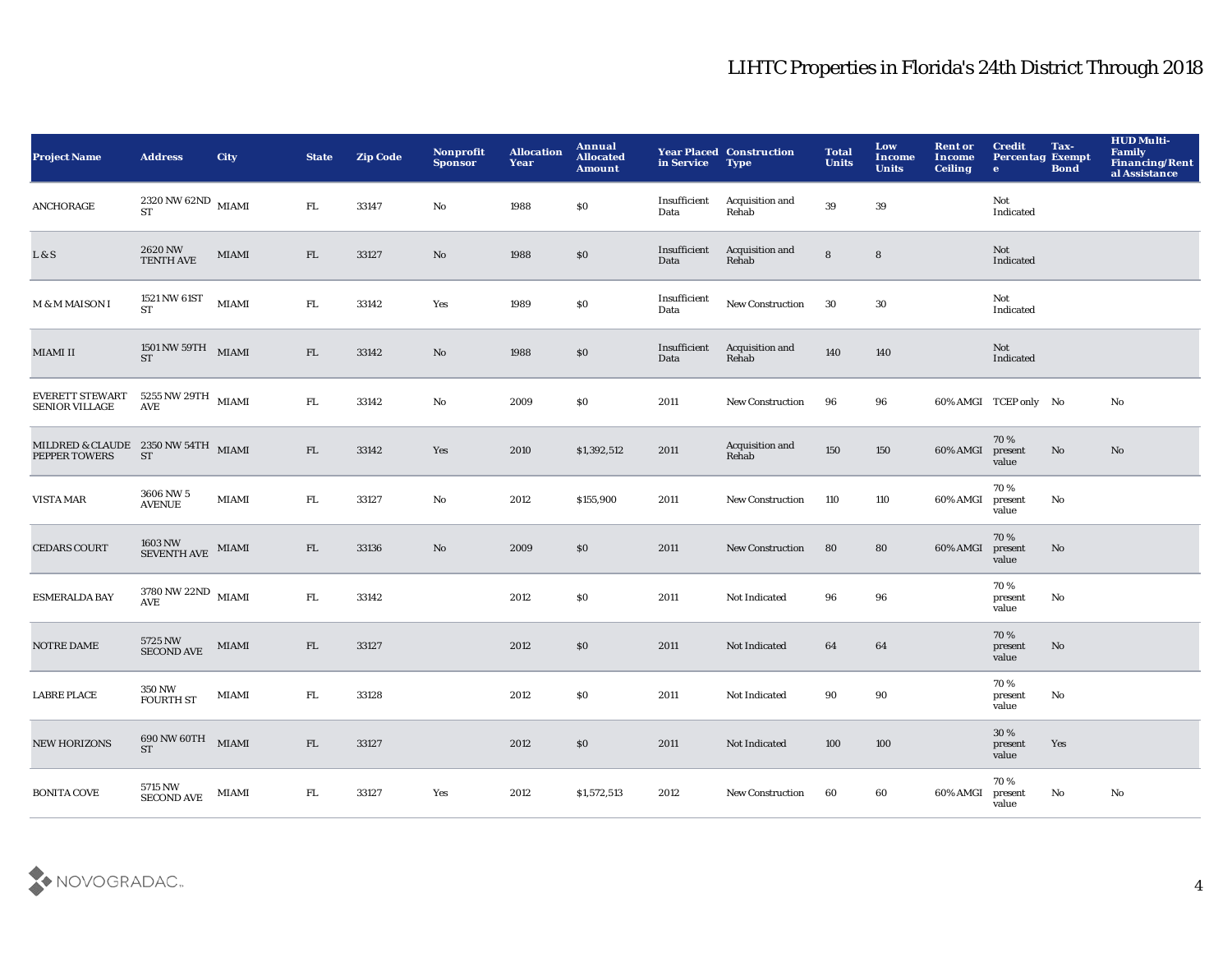| <b>Project Name</b>                                             | <b>Address</b>                                                                     | <b>City</b>                                                                | <b>State</b> | <b>Zip Code</b> | Nonprofit<br><b>Sponsor</b> | <b>Allocation</b><br>Year | Annual<br><b>Allocated</b><br><b>Amount</b> | in Service           | <b>Year Placed Construction</b><br><b>Type</b> | <b>Total</b><br><b>Units</b> | Low<br><b>Income</b><br><b>Units</b> | <b>Rent or</b><br>Income<br><b>Ceiling</b> | <b>Credit</b><br><b>Percentag Exempt</b><br>$\mathbf{e}$ | Tax-<br><b>Bond</b> | <b>HUD Multi-</b><br><b>Family</b><br>Financing/Rent<br>al Assistance |
|-----------------------------------------------------------------|------------------------------------------------------------------------------------|----------------------------------------------------------------------------|--------------|-----------------|-----------------------------|---------------------------|---------------------------------------------|----------------------|------------------------------------------------|------------------------------|--------------------------------------|--------------------------------------------|----------------------------------------------------------|---------------------|-----------------------------------------------------------------------|
| <b>KINGS TERRACE</b>                                            | $12555$ NW $27 \mathrm{TH}$ MIAMI AVE                                              |                                                                            | FL           | 33167           | $\mathbf{N}\mathbf{o}$      | 2013                      | \$1,695,495                                 | 2012                 | New Construction                               | 300                          | 298                                  | 60% AMGI                                   | 30 %<br>present<br>value                                 | Yes                 | $\mathbf{N}\mathbf{o}$                                                |
| PALM LAKE                                                       | $2575$ NW 115TH $\,$ MIAMI ST                                                      |                                                                            | ${\rm FL}$   | 33167           | $\mathbf {No}$              | 2013                      | \$799,580                                   | 2012                 | Acquisition and<br>Rehab                       | 300                          | 300                                  | 60% AMGI                                   | 30%<br>present<br>value                                  | Yes                 | No                                                                    |
| PARKVIEW GARDENS 1437 NW 61ST MIAMI                             |                                                                                    |                                                                            | ${\rm FL}$   | 33142           | $\mathbf{N}\mathbf{o}$      | 2013                      | \$1,162,430                                 | 2012                 | <b>New Construction</b>                        | 60                           | 60                                   | 60% AMGI                                   | 70 %<br>present<br>value                                 | No                  | $\mathbf{N}\mathbf{o}$                                                |
| SCOTT CARVER IIA - 2341 NW 74TH MIAMI<br><b>IIB</b>             | <b>ST</b>                                                                          |                                                                            | ${\rm FL}$   | 33147           | $\rm No$                    | 2013                      | \$1,206,349                                 | 2012                 | New Construction                               | 220                          | 176                                  | 60% AMGI                                   | 30%<br>present<br>value                                  | Yes                 | No                                                                    |
| <b>SCOTT CARVER IIC</b>                                         | $7343\,\mathrm{NW}\,23\mathrm{RD}$ MIAMI CT                                        |                                                                            | ${\rm FL}$   | 33147           | No                          | 2012                      | \$705,010                                   | 2012                 | <b>New Construction</b>                        | 134                          | 108                                  | 60% AMGI                                   | 30 %<br>present<br>value                                 | Yes                 | No                                                                    |
| LINCOLN FIELDS                                                  | $2020\,\mathrm{NW}\,63\mathrm{RD}$ MIAMI ST                                        |                                                                            | FL           | 33147           |                             | 2013                      | S <sub>0</sub>                              | 2013                 | Not Indicated                                  | 214                          | 213                                  |                                            | 30%<br>present<br>value                                  | Yes                 |                                                                       |
| <b>SOLABELLA</b>                                                |                                                                                    | $17361\,\mathrm{NW}\,\mathrm{7TH}$ $$\rm{MIAM}$ GARDENS $$\rm{FL}$$ AVENUE |              | 33169           | $\mathbf{N}\mathbf{o}$      | 2013                      | \$623,589                                   | 2013                 | Not Indicated                                  | 92                           | 92                                   | 60% AMGI                                   | 30%<br>present<br>value                                  | Yes                 |                                                                       |
| <b>HAMPTON VILLAGE</b>                                          | $2800\,\mathrm{NW}\,43\mathrm{RD}$ MIAMI TER                                       |                                                                            | ${\bf FL}$   | 33142           |                             | 2014                      | \$0\$                                       | 2013                 | Not Indicated                                  | 100                          | 100                                  |                                            | 30%<br>present<br>value                                  | Yes                 |                                                                       |
| WATERFORD (MIAMI) $^{19580 \text{ W DIXIE}}_{\text{HWY}}$ MIAMI |                                                                                    |                                                                            | ${\rm FL}$   | 33180           |                             | 2014                      | $\$0$                                       | 2013                 | Not Indicated                                  | 72                           | 64                                   |                                            | 30%<br>present<br>value                                  | Yes                 |                                                                       |
| <b>DANTE FASCELL</b>                                            | $2929\,\mathrm{NW}\,18\mathrm{TH}$ $_{\rm~MIAMI}$<br>$\operatorname{\mathbf{AVE}}$ |                                                                            | ${\rm FL}$   | 33142           |                             | 2015                      | $\$0$                                       | 2014                 | Not Indicated                                  | 151                          | 151                                  |                                            | 70%<br>present<br>value                                  | No                  |                                                                       |
| <b>TOWN CENTER</b>                                              | $420$ ALADDIN OPA LOCKA ST                                                         |                                                                            | ${\rm FL}$   | 33054           |                             | 2015                      | \$0\$                                       | 2014                 | Not Indicated                                  | 127                          | 127                                  |                                            | 30 %<br>present<br>value                                 | Yes                 |                                                                       |
| <b>GOLFSIDE VILLAS</b>                                          | 6850 N.W.<br>179TH STREET MIAMI                                                    |                                                                            | FL.          | 33123           | $\mathbf{No}$               | 2013                      | \$822,304                                   | 2015                 | Acquisition and<br>Rehab                       | 194                          | 178                                  | 60% AMGI                                   | 30 %<br>present<br>value                                 | Yes                 |                                                                       |
| <b>PARK TOWERS</b>                                              | 390 NW<br><b>SECOND ST</b>                                                         | <b>MIAMI</b>                                                               | FL           | 33128           | No                          | 1987                      | \$0\$                                       | Insufficient<br>Data | Acquisition and<br>Rehab                       | 143                          | 143                                  |                                            | Not<br>Indicated                                         |                     |                                                                       |

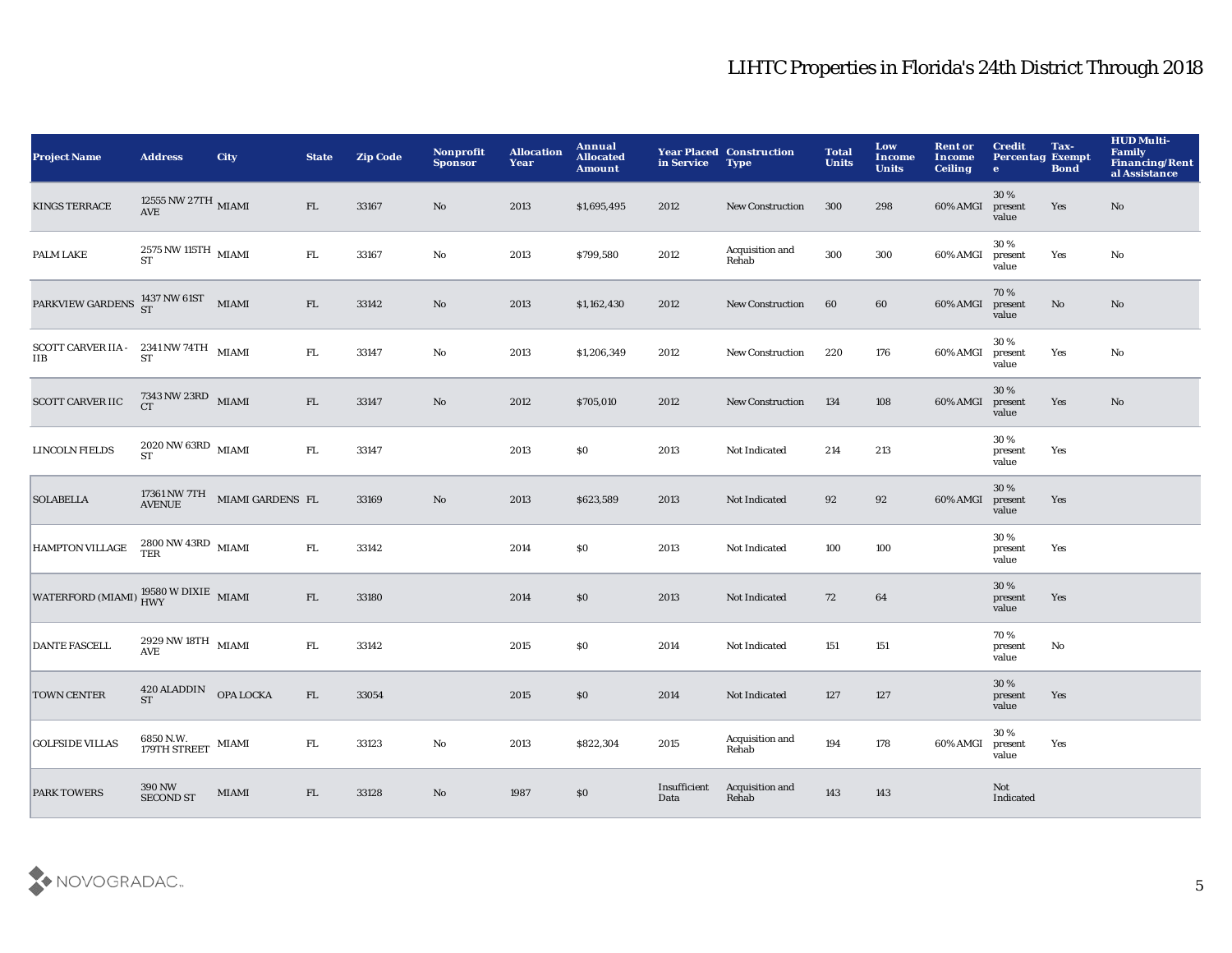| <b>Project Name</b>                          | <b>Address</b>                                    | City                           | <b>State</b> | <b>Zip Code</b> | <b>Nonprofit</b><br><b>Sponsor</b> | <b>Allocation</b><br>Year | Annual<br><b>Allocated</b><br><b>Amount</b> | in Service           | <b>Year Placed Construction</b><br><b>Type</b> | <b>Total</b><br><b>Units</b> | Low<br><b>Income</b><br><b>Units</b> | <b>Rent or</b><br><b>Income</b><br><b>Ceiling</b> | <b>Credit</b><br><b>Percentag Exempt</b><br>$\bullet$ | Tax-<br><b>Bond</b>    | <b>HUD Multi-</b><br><b>Family</b><br>Financing/Rent<br>al Assistance |
|----------------------------------------------|---------------------------------------------------|--------------------------------|--------------|-----------------|------------------------------------|---------------------------|---------------------------------------------|----------------------|------------------------------------------------|------------------------------|--------------------------------------|---------------------------------------------------|-------------------------------------------------------|------------------------|-----------------------------------------------------------------------|
| <b>SILVER BLUE LAKE</b>                      | 1401 NW 103RD $_{\rm~MIAMI}$<br><b>ST</b>         |                                | FL.          | 33147           | No                                 | 1987                      | $\$0$                                       | Insufficient<br>Data | Acquisition and<br>Rehab                       | 239                          | 95                                   |                                                   | Not<br>Indicated                                      |                        |                                                                       |
| <b>SNAKE CREEK</b>                           | 375 NE 191ST<br><b>ST</b>                         | <b>MIAMI</b>                   | ${\rm FL}$   | 33179           | $\mathbf {No}$                     | 1988                      | $\$0$                                       | Insufficient<br>Data | New Construction                               | 170                          | $\bf{0}$                             |                                                   | Not<br>Indicated                                      |                        |                                                                       |
| <b>OVERTOWN APTS</b>                         | $560\,\mathrm{NW}$ SEVENTH ST                     | MIAMI                          | ${\rm FL}$   | 33136           | $\mathbf {No}$                     | 1990                      | \$0                                         | 1992                 | Acquisition and<br>Rehab                       | 182                          | 182                                  |                                                   | <b>Both 30%</b><br>and 70%<br>present<br>value        | $\mathbf {No}$         |                                                                       |
| <b>ST JOHN I</b>                             | 1300 NW<br><b>SECOND AVE</b>                      | <b>MIAMI</b>                   | FL           | 33136           | Yes                                | 1990                      | $\$0$                                       | 1992                 | <b>New Construction</b>                        | 35                           | 35                                   |                                                   | 70%<br>present<br>value                               | $\mathbf{No}$          |                                                                       |
| <b>LAKEVIEW APTS</b>                         | $11755$ NW $22\mathrm{ND}$ MIAMI AVE              |                                | ${\rm FL}$   | 33167           | Yes                                | 1990                      | \$0                                         | 1992                 | <b>New Construction</b>                        | 40                           | 40                                   |                                                   | 70%<br>present<br>value                               | No                     |                                                                       |
| <b>ARENA GARDEN</b>                          | 1023 NW<br><b>THIRD AVE</b>                       | <b>MIAMI</b>                   | ${\rm FL}$   | 33136           | No                                 | 1991                      | \$0                                         | 1993                 | Acquisition and<br>Rehab                       | 65                           | 65                                   |                                                   | 70%<br>present<br>value                               | No                     |                                                                       |
| <b>GATOR APTS</b>                            | <b>ST</b>                                         | 1205 NE 138TH $\,$ NORTH MIAMI | FL           | 33161           | No                                 | 1992                      | \$0                                         | 1993                 | Acquisition and<br>Rehab                       | 28                           | 28                                   |                                                   | <b>Both 30%</b><br>and 70%<br>present<br>value        | No                     |                                                                       |
| <b>ISLAND LIVING</b>                         | $1201\,\mathrm{NW}\,3\mathrm{RD}$ AVENUE          | MIAMI                          | FL           | 33136           | No                                 | 2013                      | \$929,323                                   | 2015                 | <b>New Construction</b>                        | 70                           | 70                                   | 60% AMGI                                          | 30%<br>present<br>value                               | No                     |                                                                       |
| <b>NORTHSIDE</b><br><b>TRANSIT VILLAGE I</b> | 3101 NW 77TH<br><b>STREET</b>                     | <b>MIAMI</b>                   | ${\rm FL}$   | 33147           | No                                 | 2013                      | \$1,105,793                                 | 2015                 | New Construction                               | 100                          | 100                                  | 60% AMGI                                          | 30%<br>present<br>value                               | Yes                    |                                                                       |
| <b>PEARL</b>                                 | $3380\,\mathrm{NW}\,17\,\mathrm{TH}$ MIAMI AVENUE |                                | FL           | 33142           | Yes                                | Insufficient<br>Data      | \$2,154,257                                 | 2015                 | <b>New Construction</b>                        | 100                          |                                      | 100 60% AMGI                                      | 30%<br>present<br>value                               | $\mathbf{N}\mathbf{o}$ |                                                                       |
| <b>ST. MARTIN'S PLACE</b>                    | 1128 NW 7TH<br>AVENUE                             | <b>MIAMI</b>                   | ${\rm FL}$   | 33136           | No                                 | Insufficient<br>Data      | \$2,561,000                                 | 2015                 | New Construction                               | 94                           | 94                                   | 60% AMGI                                          | 30%<br>present<br>value                               | No                     |                                                                       |
| <b>JACK ORR PLAZA I</b>                      | 550 NW 5TH<br>STREET                              | <b>MIAMI</b>                   | FL           | 33128           | No                                 | Insufficient<br>Data      | \$2,057,355                                 | 2015                 | Acquisition and<br>Rehab                       | 200                          | 200                                  | 60% AMGI                                          | 30%<br>present<br>value                               | $\mathbf{No}$          |                                                                       |
| <b>COURTSIDE FAMILY</b>                      | 1699 NW 4TH<br>AVENUE                             | <b>MIAMI</b>                   | FL.          | 33136           | Yes                                | 2016                      | \$827,408                                   | 2016                 | <b>New Construction</b>                        | 84                           | 84                                   | 60% AMGI                                          | 30%<br>present<br>value                               | Yes                    |                                                                       |

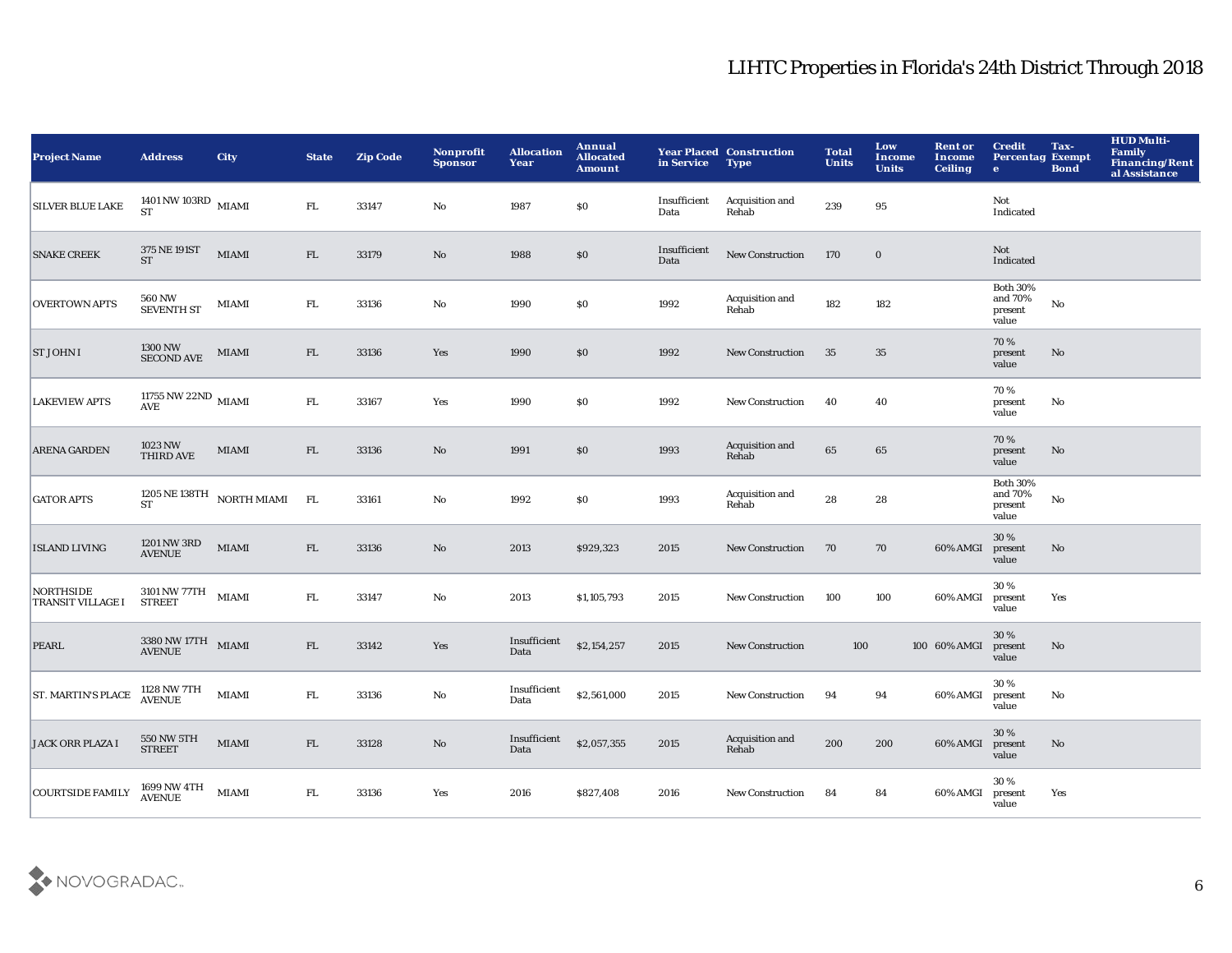| <b>Project Name</b>                                                | <b>Address</b>                                                     | <b>City</b>      | <b>State</b> | <b>Zip Code</b> | Nonprofit<br><b>Sponsor</b> | <b>Allocation</b><br>Year | Annual<br><b>Allocated</b><br><b>Amount</b> | in Service | <b>Year Placed Construction</b><br><b>Type</b> | <b>Total</b><br><b>Units</b> | Low<br>Income<br><b>Units</b> | <b>Rent or</b><br>Income<br><b>Ceiling</b> | <b>Credit</b><br><b>Percentag Exempt</b><br>$\bullet$ | Tax-<br><b>Bond</b> | <b>HUD Multi-</b><br><b>Family</b><br><b>Financing/Rent</b><br>al Assistance |
|--------------------------------------------------------------------|--------------------------------------------------------------------|------------------|--------------|-----------------|-----------------------------|---------------------------|---------------------------------------------|------------|------------------------------------------------|------------------------------|-------------------------------|--------------------------------------------|-------------------------------------------------------|---------------------|------------------------------------------------------------------------------|
| PELICAN COVE -<br><b>MIAMI GARDENS</b>                             | 2460 NW<br>185TH<br><b>TERRACE</b>                                 | MIAMI GARDENS FL |              | 33056           | No.                         | 2014                      | \$2,450,000                                 | 2016       | <b>New Construction</b>                        | 112                          | 112                           | 60% AMGI                                   | 30%<br>present<br>value                               | Yes                 |                                                                              |
| PLAZA AT LYRIC                                                     | 919 NW 2ND<br><b>AVENUE</b>                                        | <b>MIAMI</b>     | ${\rm FL}$   | 33136           | No                          | 2014                      | \$1,595,086                                 | 2016       | <b>New Construction</b>                        | 158                          | 158                           | 60% AMGI                                   | 30%<br>present<br>value                               | Yes                 |                                                                              |
| <b>WAGNER CREEK</b>                                                | 1501 NW 13TH<br><b>COURT</b>                                       | <b>MIAMI</b>     | FL           | 33125           | $\mathbf{N}\mathbf{o}$      | 2014                      | \$1,601,881                                 | 2017       | Not Indicated                                  | 73                           |                               | $-60\%$ AMGI                               | 70%<br>present<br>value                               |                     |                                                                              |
| AUDREY M. EDMONSO 6101 NW 7TH                                      |                                                                    | <b>MIAMI</b>     | FL.          | 33127           | No                          | 2013                      | \$1,470,989                                 | 2018       | Not Indicated                                  | 76                           | $\mathbf 0$                   | 60% AMGI                                   | 30%<br>present<br>value                               |                     |                                                                              |
| <b>LIBERTY VILLAGE</b>                                             | 5329 NW 17TH<br>AVENUE                                             | <b>MIAMI</b>     | FL           | 33142           | Yes                         | 2015                      | \$1,310,000                                 | 2018       | Not Indicated                                  | 60                           | $\bf{0}$                      | 60% AMGI                                   | 70%<br>present<br>value                               |                     |                                                                              |
| LUMMUS PARK MANO 350 NW 2ND                                        |                                                                    | <b>MIAMI</b>     | FL.          | 33128           | No                          | 2016                      | \$500,000                                   | 2018       | Not Indicated                                  | 51                           | $\mathbf 0$                   | 60% AMGI                                   | 70%<br>present<br>value                               |                     |                                                                              |
| PINNACLE HEIGHTS                                                   | 3530 NW 36<br><b>STREET</b>                                        | <b>MIAMI</b>     | FL           | 33142           | No                          | 2015                      | \$2,560,900                                 | 2018       | Not Indicated                                  | 109                          | $\bf{0}$                      | 60% AMGI                                   | 70%<br>present<br>value                               |                     |                                                                              |
| <b>PINNACLE AT</b><br><b>PEACEFIELD</b>                            | <b>ADAMS</b><br>STREET AND<br><b>SOUTH DIXIE</b><br><b>HIGHWAY</b> | <b>HOLLYWOOD</b> | ${\rm FL}$   | 33020           | No                          | 2017                      | \$2,561,000                                 | 2018       | Not Indicated                                  | 120                          | $\mathbf 0$                   | 60% AMGI                                   | 70%<br>present<br>value                               |                     |                                                                              |
| <b>THREE ROUND</b><br><b>TOWER A</b>                               | 2870 NW 18<br><b>AVENUE</b>                                        | <b>MIAMI</b>     | FL           | 33142           | No                          | 2015                      | \$1,155,561                                 | 2018       | Not Indicated                                  | 128                          | $\bf{0}$                      | 60% AMGI                                   | 70%<br>present<br>value                               |                     |                                                                              |
| <b>WILLOW LAKE -</b><br><b>MIAMI</b>                               | 121 NW 202ND<br><b>TERRACE</b>                                     | MIAMI GARDENS FL |              | 33169           | $\mathbf {No}$              | 2013                      | \$1,233,979                                 | 2018       | <b>New Construction</b>                        | 121                          | $\bf{0}$                      | 60% AMGI                                   | 30%<br>present<br>value                               |                     |                                                                              |
| <b>NORTHSIDE</b><br><b>COMMONS</b>                                 | $8301\,\mathrm{NW}\,27\,\mathrm{TH}$ MIAMI AVENUE                  |                  | FL           | 33147           | Yes                         | 2017                      | \$2,110,000                                 | 2019       | Not Indicated                                  | 80                           | $\bf{0}$                      | 60% AMGI                                   | 70%<br>present<br>value                               |                     |                                                                              |
| <b>SEVENTH AVENUE</b><br>TRANSIT VILLAGE II AVENUE                 | 6145 NW 7TH                                                        | <b>MIAMI</b>     | FL           | 33127           | No                          | 2015                      | \$2,561,000                                 | 2019       | Not Indicated                                  | 100                          | $\bf{0}$                      | 60% AMGI                                   | 70%<br>present<br>value                               |                     |                                                                              |
| ASWAN&<br><b>ALEXANDRIA</b><br><b>GARDENS (EAST &amp;</b><br>WEST) | 13180 PORT<br><b>SAID RD</b>                                       | <b>OPA LOCKA</b> | ${\rm FL}$   | 33054           | No                          | 1991                      | \$0                                         | 1993       | Acquisition and<br>Rehab                       | 328                          | 328                           |                                            | 70%<br>present<br>value                               | No                  |                                                                              |

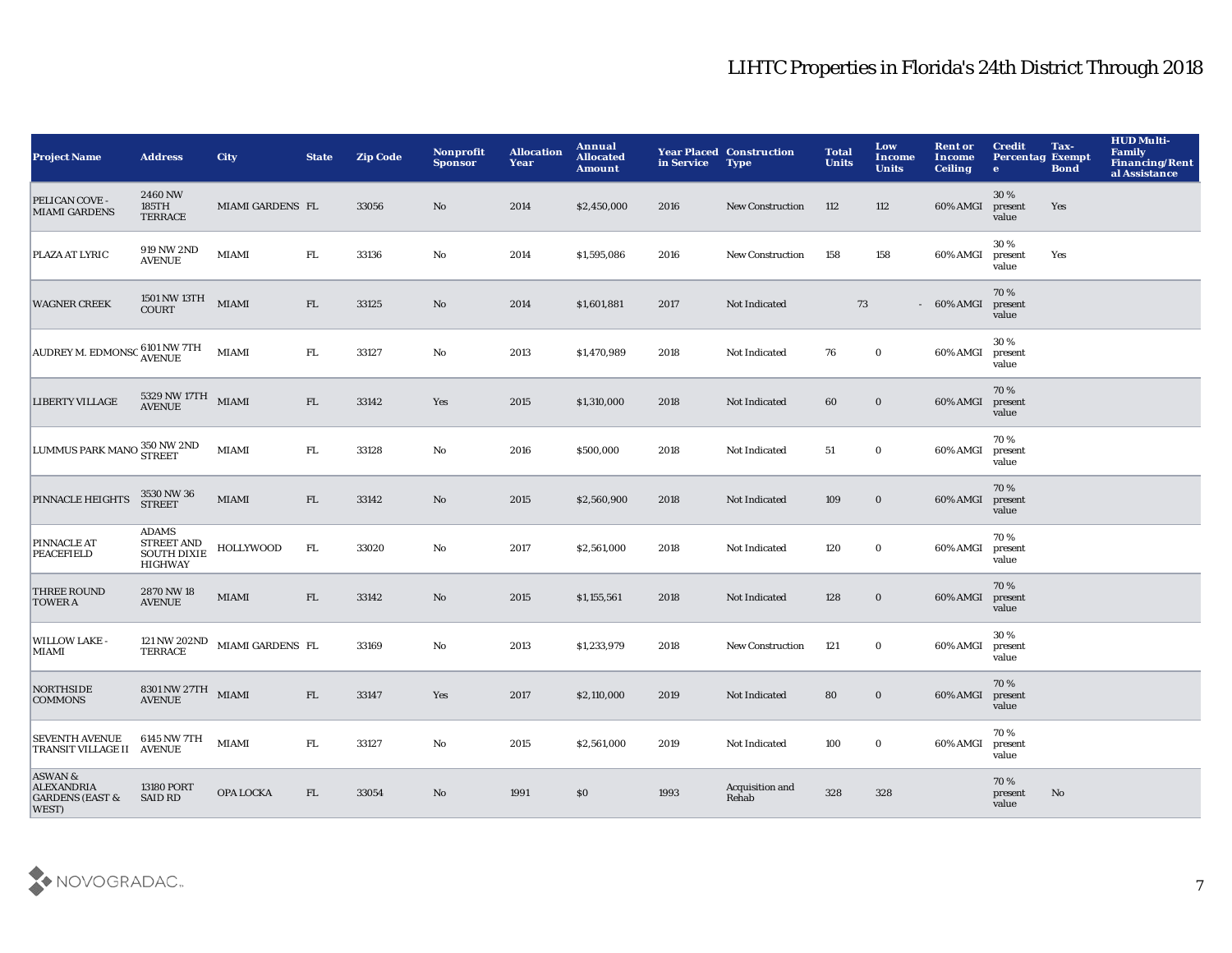| <b>Project Name</b>                      | <b>Address</b>                                                  | <b>City</b>                | <b>State</b> | <b>Zip Code</b> | Nonprofit<br><b>Sponsor</b> | <b>Allocation</b><br>Year | Annual<br><b>Allocated</b><br><b>Amount</b> | in Service Type | <b>Year Placed Construction</b> | <b>Total</b><br><b>Units</b> | Low<br><b>Income</b><br><b>Units</b> | <b>Rent or</b><br><b>Income</b><br><b>Ceiling</b> | <b>Credit</b><br><b>Percentag Exempt</b><br>$\bullet$ | Tax-<br><b>Bond</b> | <b>HUD Multi-</b><br><b>Family</b><br><b>Financing/Rent</b><br>al Assistance |
|------------------------------------------|-----------------------------------------------------------------|----------------------------|--------------|-----------------|-----------------------------|---------------------------|---------------------------------------------|-----------------|---------------------------------|------------------------------|--------------------------------------|---------------------------------------------------|-------------------------------------------------------|---------------------|------------------------------------------------------------------------------|
| <b>EDISON TERRACES II</b>                | 655 NW 56<br>STREET                                             | MIAMI                      | FL.          | 33127           | No                          | 2015                      | \$329,973                                   | 1994            | New Construction                | 60                           | 50                                   | 60% AMGI                                          | 30%<br>present<br>value                               | No                  |                                                                              |
| <b>EDISON TERRACE</b><br><b>APTS I</b>   | 675 NW 56TH<br><b>ST</b>                                        | <b>MIAMI</b>               | FL           | 33127           | Yes                         | 1991                      | $\$0$                                       | 1994            | New Construction                | 60                           | 53                                   |                                                   | 70%<br>present<br>value                               | No                  |                                                                              |
| PARK CITY AT GOLDEN 830 NW 155TH MIAMI   |                                                                 |                            | ${\rm FL}$   | 33169           | Yes                         | 1996                      | $\$0$                                       | 1996            | <b>New Construction</b>         | 180                          | 180                                  |                                                   | 70%<br>present<br>value                               | No                  |                                                                              |
| HAMLET AT WALDEN 120855 N.W.             |                                                                 | MIAMI                      | FL           | 33169           | $\mathbf{No}$               | 2013                      | \$1,324,862                                 | 1996            | Not Indicated                   | 312                          | 312                                  | 60% AMGI                                          | 30 %<br>present<br>value                              | Yes                 |                                                                              |
| M & M MAISON II                          | 1621 NW 60TH $$\rm MIAMI$$<br><b>ST</b>                         |                            | ${\rm FL}$   | 33142           |                             | 1996                      | $\$0$                                       | 1996            | Not Indicated                   | 21                           | $\sqrt{5}$                           |                                                   | 70%<br>present<br>value                               | No                  |                                                                              |
| <b>CENTRAL CITY</b>                      | $701\,\mathrm{NW}\,\mathrm{TENTH}\;$ MIAMI<br><b>ST</b>         |                            | FL           | 33136           |                             | 1996                      | $\$0$                                       | 1996            | Not Indicated                   | 35                           | 35                                   |                                                   | 70%<br>present<br>value                               | No                  |                                                                              |
| <b>SPINNAKER COVE</b>                    | $18900\,\mathrm{NW}$ $$\,$ HIALEAH $57\mathrm{TH}$ AVENUE $$\,$ |                            | FL.          | 33015           | $\mathbf {No}$              | 2013                      | \$1,148,659                                 | 1997            | New Construction                | 220                          | 220                                  | 60% AMGI                                          | 30%<br>present<br>value                               | Yes                 |                                                                              |
| <b>VILLAGES I</b>                        | 6886 NW 7TH<br>AVENUE                                           | <b>MIAMI</b>               | FL           | 33150           | No                          | 2013                      | \$1,494,822                                 | 2019            | Not Indicated                   | 150                          | $\bf{0}$                             | 60% AMGI                                          | 30 %<br>present<br>value                              |                     |                                                                              |
| <b>VILLA ESPERANZA</b>                   | 18340 NW<br>62ND AVE                                            | <b>HIALEAH</b>             | ${\rm FL}$   | 33015           | No                          | 2000                      | \$0                                         | 1999            | <b>New Construction</b>         | 192                          | 192                                  |                                                   | 30 %<br>present<br>value                              | Yes                 |                                                                              |
| <b>PEMBROKE PARK</b>                     | 3700<br>52ND AVENUE                                             | SOUTHWEST PEMBROKE PARK FL |              | 33023           | $\mathbf{N}\mathbf{o}$      | 2000                      | \$693,018                                   | 1999            | Not Indicated                   | 244                          | 244                                  | 60% AMGI                                          | 30%<br>present<br>value                               | Yes                 |                                                                              |
| <b>CROSSINGS AT</b><br><b>UNIVERSITY</b> | 18740 NW<br>27TH AVE                                            | OPA LOCKA                  | FL.          | 33056           | No                          | 1999                      | $\$0$                                       | 2000            | <b>New Construction</b>         | 320                          | 320                                  |                                                   | 30%<br>present<br>value                               | Yes                 |                                                                              |
| <b>EAGLE'S LANDING</b>                   | 18800 NW<br>27TH AVE                                            | MIAMI GARDENS FL           |              | 33056           | No                          | 1998                      | \$0                                         | 2000            | New Construction                | 321                          | 321                                  |                                                   | 70%<br>present<br>value                               | No                  |                                                                              |
| HIDDEN COVE-<br>MIAMI                    | 1030 NW 155TH $_{\rm~MIAMI}$<br>LN                              |                            | ${\rm FL}$   | 33169           | No                          | 1998                      | \$0\$                                       | 2000            | <b>New Construction</b>         | 144                          | 144                                  |                                                   | 70%<br>present<br>value                               | No                  |                                                                              |

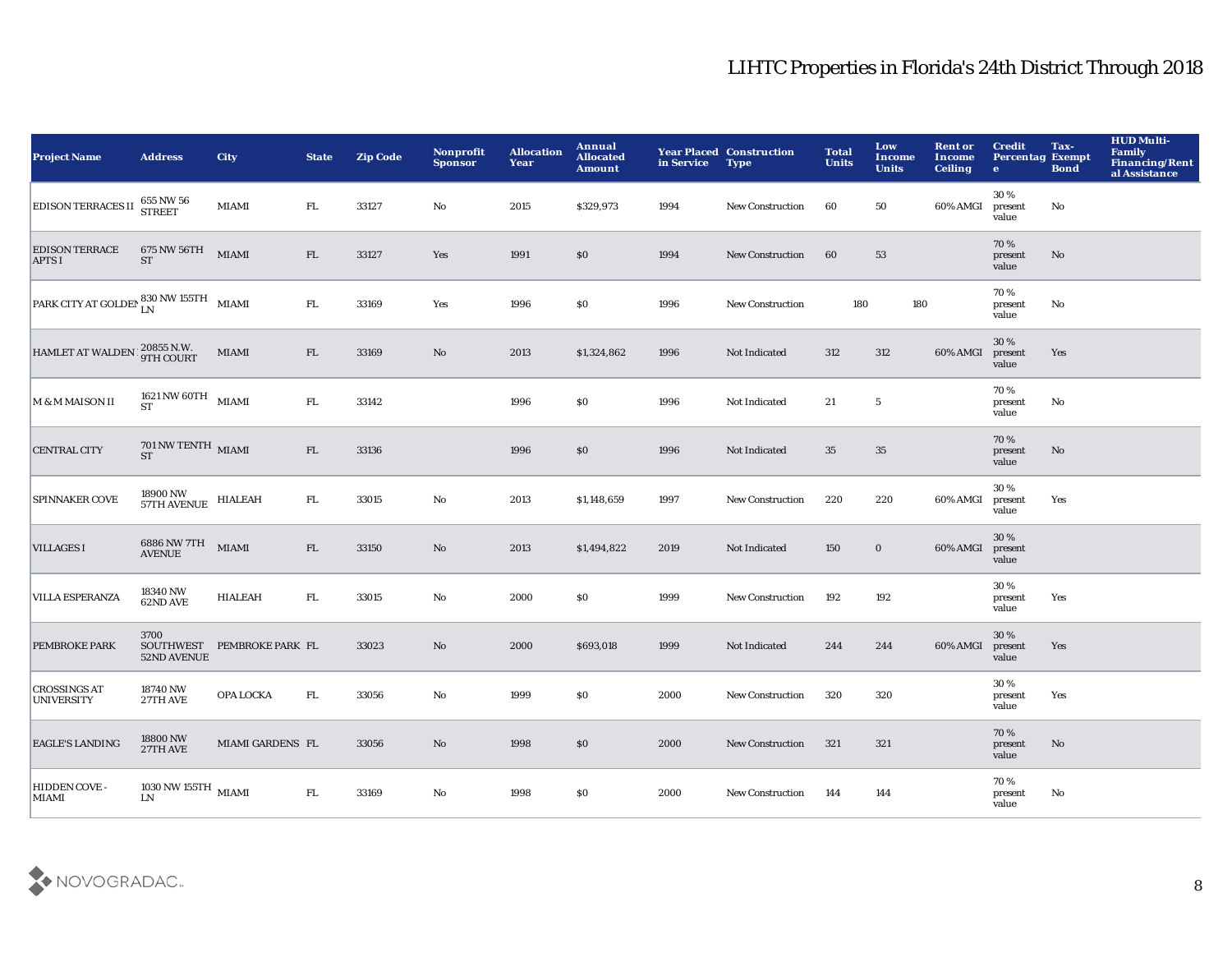| <b>Project Name</b>               | <b>Address</b>                                   | <b>City</b>                               | <b>State</b> | <b>Zip Code</b> | Nonprofit<br><b>Sponsor</b> | <b>Allocation</b><br>Year | Annual<br><b>Allocated</b><br><b>Amount</b> | in Service | <b>Year Placed Construction</b><br><b>Type</b> | <b>Total</b><br><b>Units</b> | Low<br>Income<br><b>Units</b> | <b>Rent or</b><br>Income<br><b>Ceiling</b> | <b>Credit</b><br><b>Percentag Exempt</b><br>$\bullet$ | Tax-<br><b>Bond</b> | <b>HUD Multi-</b><br><b>Family</b><br>Financing/Rent<br>al Assistance |
|-----------------------------------|--------------------------------------------------|-------------------------------------------|--------------|-----------------|-----------------------------|---------------------------|---------------------------------------------|------------|------------------------------------------------|------------------------------|-------------------------------|--------------------------------------------|-------------------------------------------------------|---------------------|-----------------------------------------------------------------------|
| <b>PEMBROKE</b><br><b>GARDENS</b> | 3701 SW 52ND<br>$\operatorname{\mathbf{AVE}}$    | PEMBROKE PARK FL                          |              | 33023           | No                          | 2001                      | \$0                                         | 2000       | New Construction                               | 198                          | 196                           |                                            | 30 %<br>present<br>value                              | Yes                 |                                                                       |
| <b>DOUGLAS POINTE</b>             | 3840 NW<br>183RD ST                              | MIAMI GARDENS FL                          |              | 33055           | $\mathbf{No}$               | 2001                      | \$0                                         | 2001       | New Construction                               | 176                          | 176                           |                                            | 30%<br>present<br>value                               | Yes                 |                                                                       |
| <b>HARVARD HOUSE</b>              | <b>ST</b>                                        | 2020 NE 169TH NORTH MIAMI<br><b>BEACH</b> | ${\rm FL}$   | 33162           | Yes                         | 2002                      | \$0                                         | 2001       | Acquisition and<br>Rehab                       | 56                           | 55                            |                                            | 70 %<br>present<br>value                              | No                  |                                                                       |
| <b>MIAMI RIVER PARK</b>           | 445 NW<br><b>FOURTH ST</b>                       | <b>MIAMI</b>                              | ${\rm FL}$   | 33128           | $\mathbf {No}$              | 2002                      | \$0                                         | 2001       | New Construction                               | 211                          | 211                           |                                            | 70%<br>present<br>value                               | No                  |                                                                       |
| PINNACLE VIEW                     | $225\,\mathrm{NE}\,23\mathrm{RD}$ ST             | <b>MIAMI</b>                              | FL           | 33137           | Yes                         | 2002                      | \$0                                         | 2001       | <b>New Construction</b>                        | 186                          | 186                           |                                            | 70%<br>present<br>value                               | No                  |                                                                       |
| <b>WESTVIEW GARDEN</b>            | $2371\,\mathrm{NW}\,119\,\mathrm{TH}$ MIAMI ST   |                                           | FL.          | 33167           | No                          | 2002                      | <b>SO</b>                                   | 2001       | <b>New Construction</b>                        | 160                          | 160                           |                                            | 70%<br>present<br>value                               | No                  |                                                                       |
| NEW ARENA SQUARE                  | 1023 NW<br>THIRD AVE                             | MIAMI                                     | FL           | 33136           | No                          | 2005                      | \$0                                         | 2002       | Acquisition and<br>Rehab                       | 419                          | 419                           |                                            | 70%<br>present<br>value                               | Yes                 |                                                                       |
| PINNACLE LAKES                    | 18701 NE<br>THIRD CT                             | MIAMI                                     | FL.          | 33179           | $\mathbf {No}$              | 2003                      | \$0                                         | 2002       | Acquisition and<br>Rehab                       | 226                          | 226                           |                                            | 30%<br>present<br>value                               | Yes                 |                                                                       |
| PEMBROKE VILLAS                   | 4801 SW 41ST<br>ST                               | PEMBROKE PARK FL                          |              | 33023           | $\rm\thinspace No$          | 2003                      | \$0                                         | 2002       | New Construction                               | 180                          | 180                           |                                            | 30 %<br>present<br>value                              | Yes                 |                                                                       |
| <b>BAYWINDS</b>                   | 11900 NE 16TH $$\rm MIAMI$$<br><b>AVE</b>        |                                           | ${\rm FL}$   | 33161           | No                          | 2004                      | \$0                                         | 2003       | New Construction                               | 204                          | 204                           |                                            | 30%<br>present<br>value                               | Yes                 |                                                                       |
| MIAMI STADIUM I                   | 2301 NW<br><b>TENTH AVE</b>                      | MIAMI                                     | ${\rm FL}$   | 33127           | No                          | 2001                      | \$0                                         | 2003       | <b>New Construction</b>                        | 336                          | 336                           |                                            | 30%<br>present<br>value                               | Yes                 |                                                                       |
| VILLAS DEL LAGO                   | $21300$ NW $14 \mathrm{TH}$ $_{\rm~MIAMI}$<br>PL |                                           | FL.          | 33169           | Yes                         | 2004                      | \$0                                         | 2003       | <b>New Construction</b>                        | 288                          | 288                           |                                            | 70%<br>present<br>value                               | No                  |                                                                       |
| <b>CEDAR GROVE</b>                | 20601 N.W.<br>17TH AVE.                          | <b>MIAMI</b>                              | FL           | 33056           | No                          | 2003                      | \$1,028,720                                 | 2003       | Not Indicated                                  | 288                          | 288                           | 60% AMGI                                   | 30 %<br>present<br>value                              | Yes                 |                                                                       |

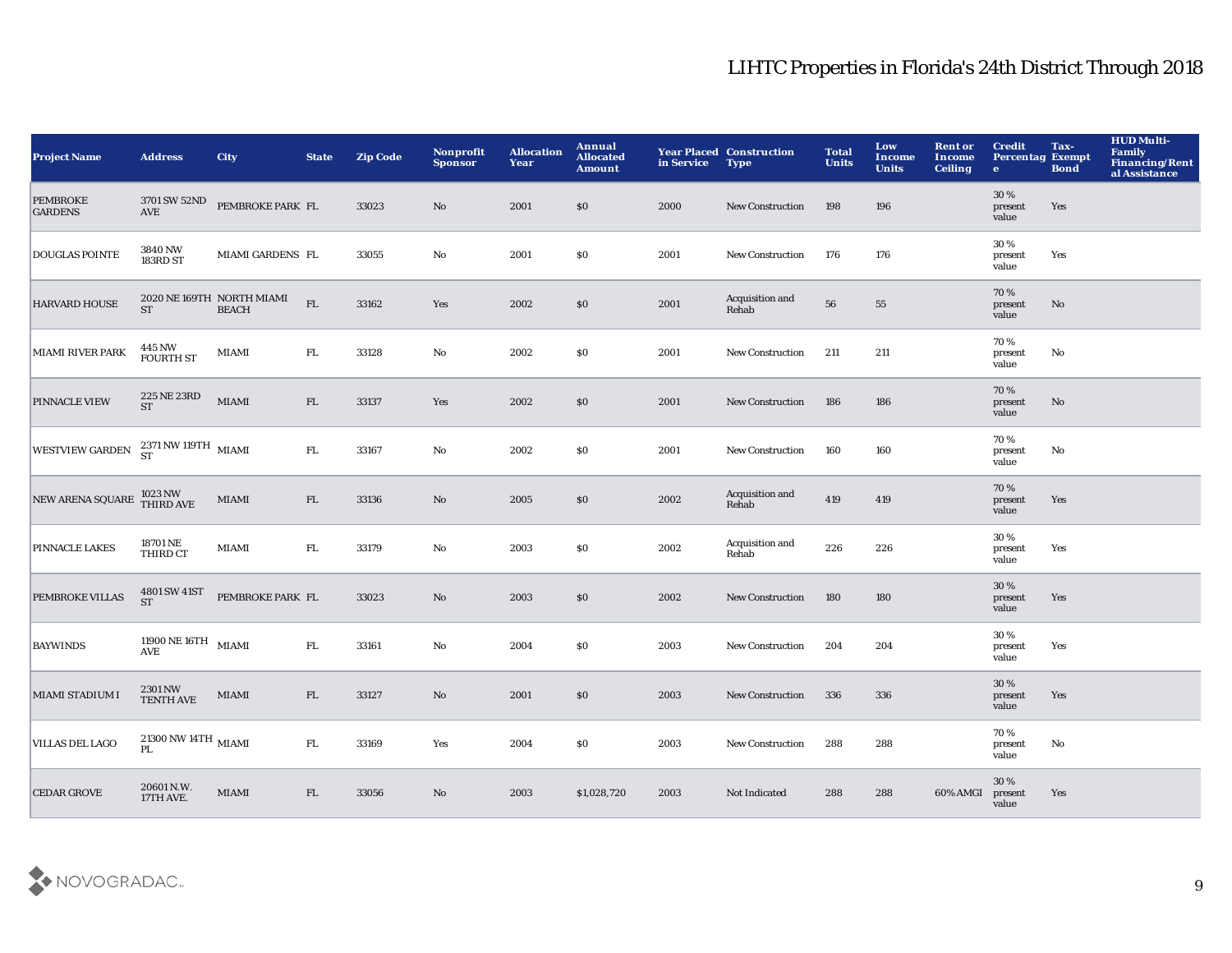| <b>Project Name</b>                                             | <b>Address</b>                                                            | <b>City</b>                                      | <b>State</b> | <b>Zip Code</b> | <b>Nonprofit</b><br><b>Sponsor</b> | <b>Allocation</b><br>Year | <b>Annual</b><br><b>Allocated</b><br><b>Amount</b> | in Service | <b>Year Placed Construction</b><br><b>Type</b> | <b>Total</b><br><b>Units</b> | Low<br><b>Income</b><br><b>Units</b> | <b>Rent or</b><br><b>Income</b><br><b>Ceiling</b> | <b>Credit</b><br><b>Percentag Exempt</b><br>$\mathbf{e}$ | Tax-<br><b>Bond</b> | <b>HUD Multi-</b><br><b>Family</b><br>Financing/Rent<br>al Assistance |
|-----------------------------------------------------------------|---------------------------------------------------------------------------|--------------------------------------------------|--------------|-----------------|------------------------------------|---------------------------|----------------------------------------------------|------------|------------------------------------------------|------------------------------|--------------------------------------|---------------------------------------------------|----------------------------------------------------------|---------------------|-----------------------------------------------------------------------|
| <b>HIBISCUS POINTE</b>                                          | 1274 NW 79TH<br><b>ST</b>                                                 | <b>MIAMI</b>                                     | FL.          | 33147           | No                                 | 2004                      | $\$0$                                              | 2004       | New Construction                               | 212                          | 212                                  |                                                   | 30%<br>present<br>value                                  | Yes                 |                                                                       |
| <b>EMERALD DUNES</b>                                            |                                                                           | 1931 NW 207TH $\,$ MIAMI GARDENS $\,$ FL $\,$ ST |              | 33056           | $\mathbf {No}$                     | 2005                      | \$0                                                | 2004       | New Construction                               | 141                          | 141                                  |                                                   | 70%<br>present<br>value                                  | No                  |                                                                       |
| <b>ASWAN VILLAGE</b>                                            | 13105<br>NORTHWEST OPA LOCKA<br><b>30TH AVENUE</b>                        |                                                  | FL.          | 33054           | Yes                                | 2006                      | \$637,828                                          | 2004       | Not Indicated                                  | 216                          | 216                                  | 60% AMGI                                          | 30%<br>present<br>value                                  | Yes                 |                                                                       |
| <b>ALLAPATTAH</b><br><b>GARDEN</b>                              | $3400\,\rm{NW}\,$ 11<br>TH $_{\,$ MIAMI<br>PL                             |                                                  | FL           | 33127           |                                    | 2005                      | \$0                                                | 2004       | Not Indicated                                  | 128                          | 128                                  |                                                   | 30 %<br>present<br>value                                 | Yes                 |                                                                       |
| <b>ALHAMBRA COVE</b>                                            | 1560 NW 119 ST MIAMI                                                      |                                                  | ${\rm FL}$   | 33167           | No                                 | 2005                      | \$999,710                                          | 2005       | New Construction                               | 240                          | 240                                  | 60% AMGI                                          | 30%<br>present<br>value                                  | Yes                 |                                                                       |
| OPA LOCKA<br><b>PORTFOLIO</b>                                   | 13875 NW<br>22ND AVE                                                      | OPA LOCKA                                        | FL           | 33054           | $\mathbf{No}$                      | 2006                      | \$0                                                | 2005       | Acquisition and<br>Rehab                       | 506                          | 506                                  |                                                   | 30 %<br>present<br>value                                 | Yes                 |                                                                       |
| SANTA CLARA APTS II $^{1250}_{\rm ST}$ NW 21ST                  |                                                                           | <b>MIAMI</b>                                     | ${\rm FL}$   | 33142           | $\mathbf {No}$                     | 2006                      | $\$0$                                              | 2005       | New Construction                               | 204                          | 204                                  |                                                   | 70%<br>present<br>value                                  | No                  |                                                                       |
| <b>TUSCAN PLACE</b>                                             | $600\,\mathrm{NW}\,\mathrm{SIXTH}\,\,$ MIAMI ST                           |                                                  | FL           | 33136           | Yes                                | 2006                      | \$0                                                | 2005       | <b>New Construction</b>                        | 199                          | 199                                  |                                                   | 70%<br>present<br>value                                  | No                  |                                                                       |
| <b>WARD TOWERS</b><br><b>ASSISTED LIVING</b><br><b>FACILITY</b> | $5301\,\mathrm{NW}\,23\mathrm{RD}$ MIAMI<br>$\operatorname{\mathbf{AVE}}$ |                                                  | FL.          | 33142           | No                                 | 2005                      | \$693,815                                          | 2005       | <b>New Construction</b>                        | 100                          | 100                                  | 60% AMGI                                          | 30%<br>present<br>value                                  | Yes                 |                                                                       |
| <b>TEMPLE COURT</b>                                             | $431\,\rm{NW\,THIRD}$ $_{\rm~MIAMI}$<br><b>ST</b>                         |                                                  | FL           | 33128           | Yes                                | 2007                      | \$411,991                                          | 2006       | Acquisition and<br>Rehab                       | 61                           | 61                                   | 60% AMGI                                          | <b>Both 30%</b><br>and 70%<br>present<br>value           | No                  |                                                                       |
| <b>TUSCAN VIEW</b>                                              | $670\,\mathrm{NW}\,\mathrm{SIXTH}\;$ MIAMI<br><b>ST</b>                   |                                                  | ${\rm FL}$   | 33136           | Yes                                | 2007                      | \$2,168,075                                        | 2006       | <b>New Construction</b>                        | 175                          | 175                                  | 60% AMGI                                          | 70%<br>present<br>value                                  | No                  |                                                                       |
| THE CORINTHIAN<br><b>APTS</b>                                   | 7705 NW 22ND MIAMI<br>$\operatorname{\mathbf{AVE}}$                       |                                                  | FL           | 33147           | No                                 | 2008                      | \$1,050,000                                        | 2007       | <b>New Construction</b>                        | 126                          | 126                                  | 60% AMGI                                          | 70%<br>present<br>value                                  | No                  |                                                                       |
| <b>LOS SUENOS</b>                                               | 500 NW 36TH<br><b>ST</b>                                                  | <b>MIAMI</b>                                     | ${\rm FL}$   | 33127           | No                                 | 2008                      | \$2,075,000                                        | 2007       | <b>New Construction</b>                        | 179                          | 179                                  | 60% AMGI                                          | 70%<br>present<br>value                                  | No                  |                                                                       |